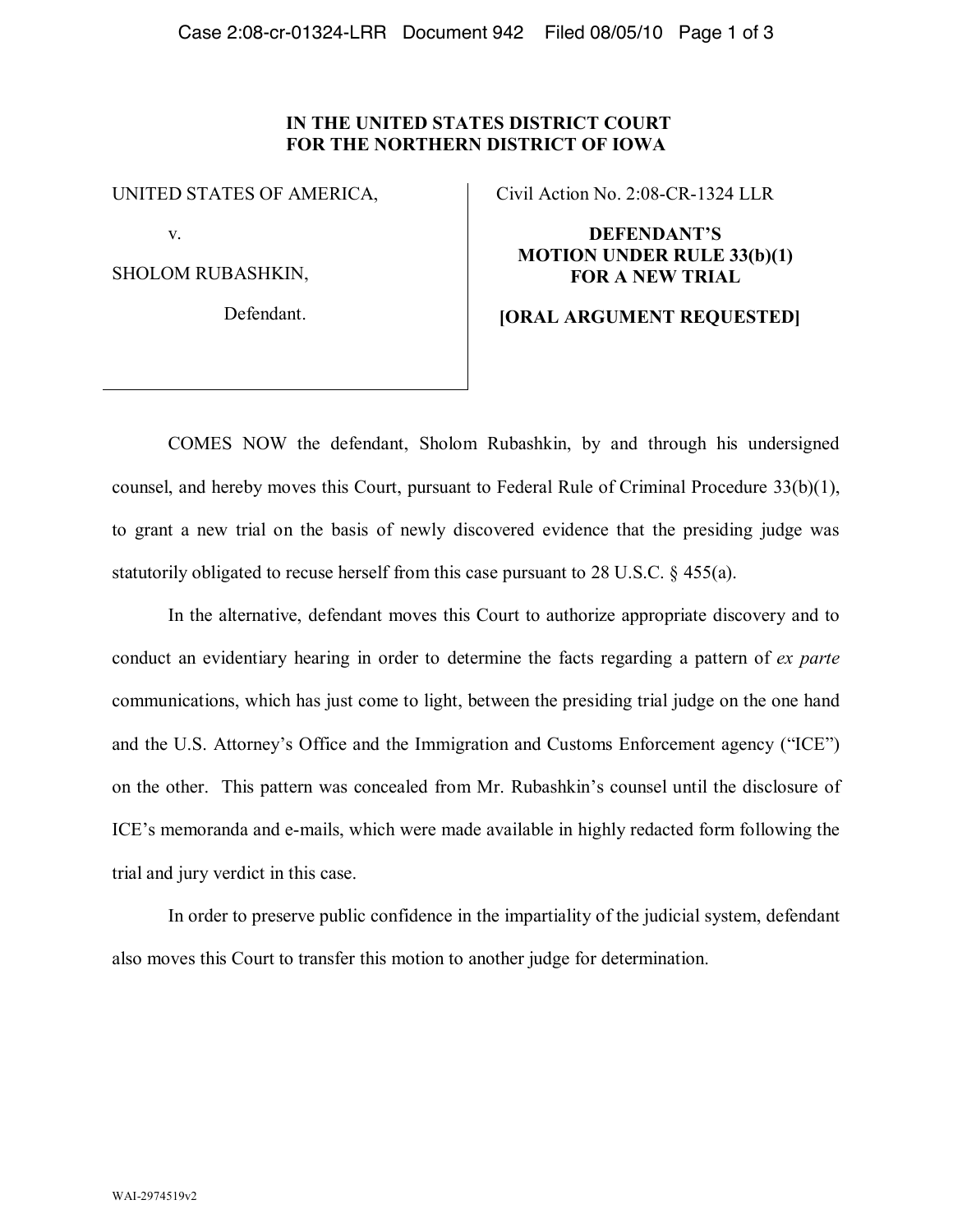The grounds for these motions are fully set forth in the accompanying Declarations and

Memorandum of Law. Oral argument is requested.

## Respectfully submitted,

Dated: August 5, 2010

By: *Guy R. Cook* 

Guy R. Cook AT0001623 Adam D. Zenor AT0009698 500 East Court Avenue, P.O. Box 10434 Des Moines, Iowa 50306 Telephone: (515) 245-4300 Fax: (515) 245-4452 Email: gcook@grefesidney.com Email: azenor@grefesidney.com

*Of Counsel*

Nathan Lewin Alyza D. Lewin Lewin & Lewin LLP 1828 L Street NW, Suite 901 Washington, DC 20036 Telephone: (202) 828-1000 Fax: (202) 828-0909 Email: nat@lewinlewin.com Email: alyza@lewinlewin.com

Shay Dvoretzky Yaakov Roth Jones Day 51 Louisiana Avenue, NW Washington, DC 20001-2113 Telephone: (202) 879-3939 Fax: (202) 626-1700 Email: sdvoretzky@jonesday.com Email: yroth@jonesday.com

By: *F. Montgomery Brown* F. Montgomery Brown AT001209

1001 Office Park Road, Suite 108 West Des Moines, Iowa 50265 Telephone: (515) 225-0101 Fax: (515) 225-3737 E-mail: hskrfan@brownscott.com

ATTORNEYS FOR DEFENDANT SHOLOM RUBASHKIN